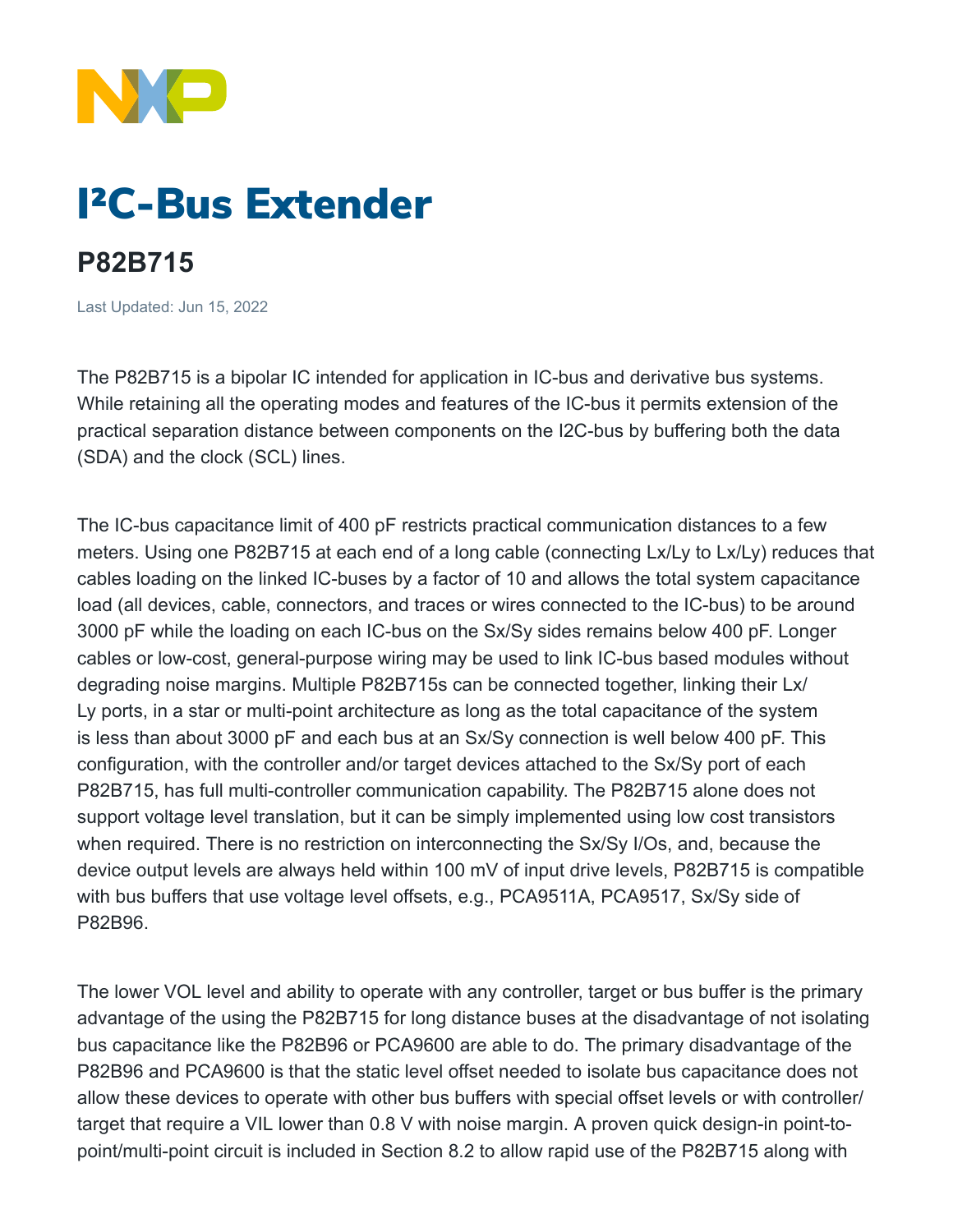comparison waveforms so that the designer can clearly see the trade-offs between the P82B715 and the P82B96/PCA9600 and choose the type of device that is best for their application.

## **P82B715 Block Diagram Block Diagram**



**Block diagram: P82B715PN, P82B715TD Block Diagram**